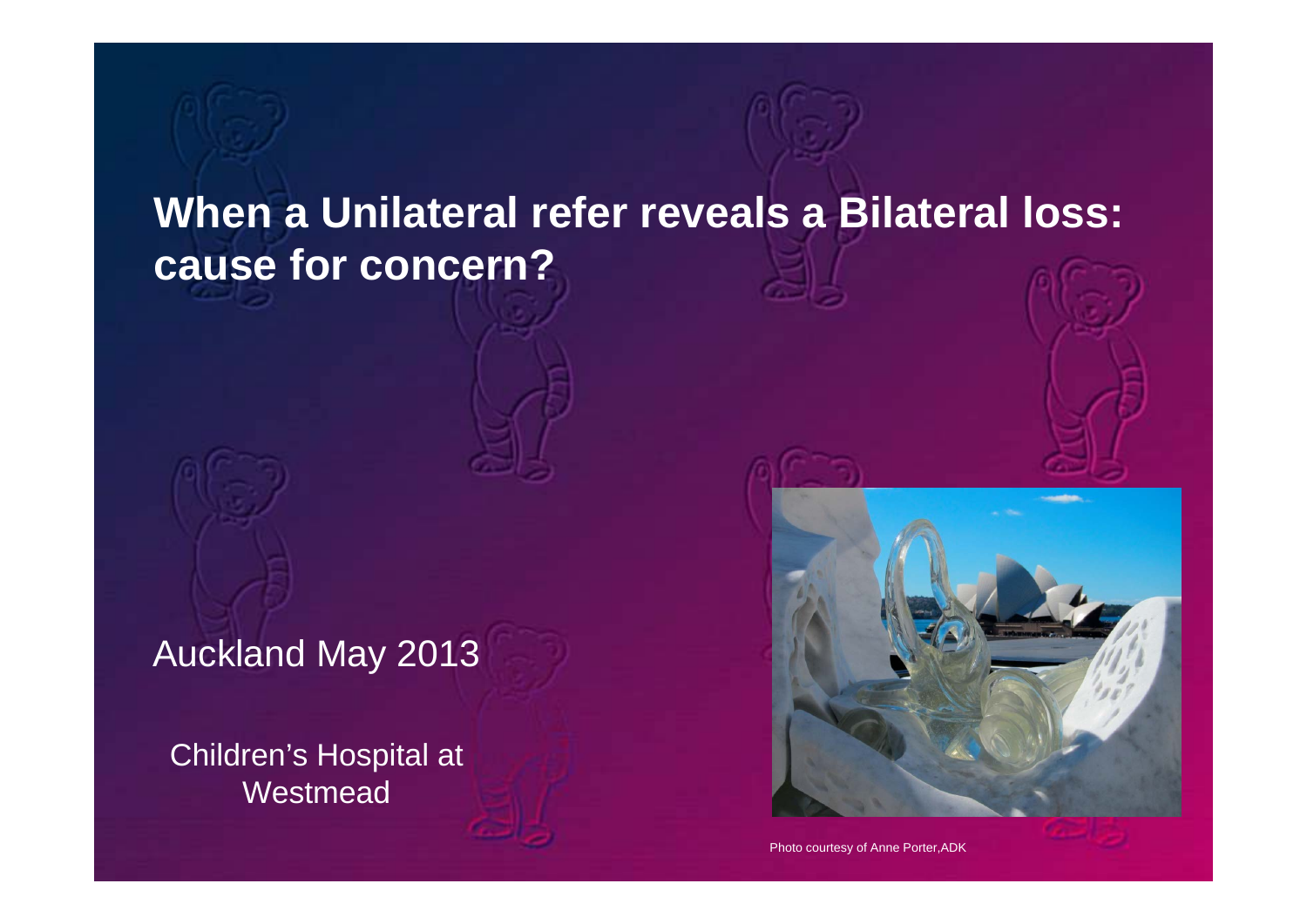### **Global program attitudes to unilateral loss**

- Chang (J.MedScreen.2009) reviewed 66 papers on NHS 2000-7 : \*15 articles considered unilateral refers to be passes
- \*17 combined unilateral and bilateral as one refer rate,
- \*34 separated unilateral and bilateral and demonstrated follow-up for separate ears
	- 'Differential treatment of unilaterals persists today in some areas of the world'
- Her study 'up to 40% of infants(without aural congenital abnormalities) who pass in one ear and fail in the other may actually have bilateral loss'
- How does this happen?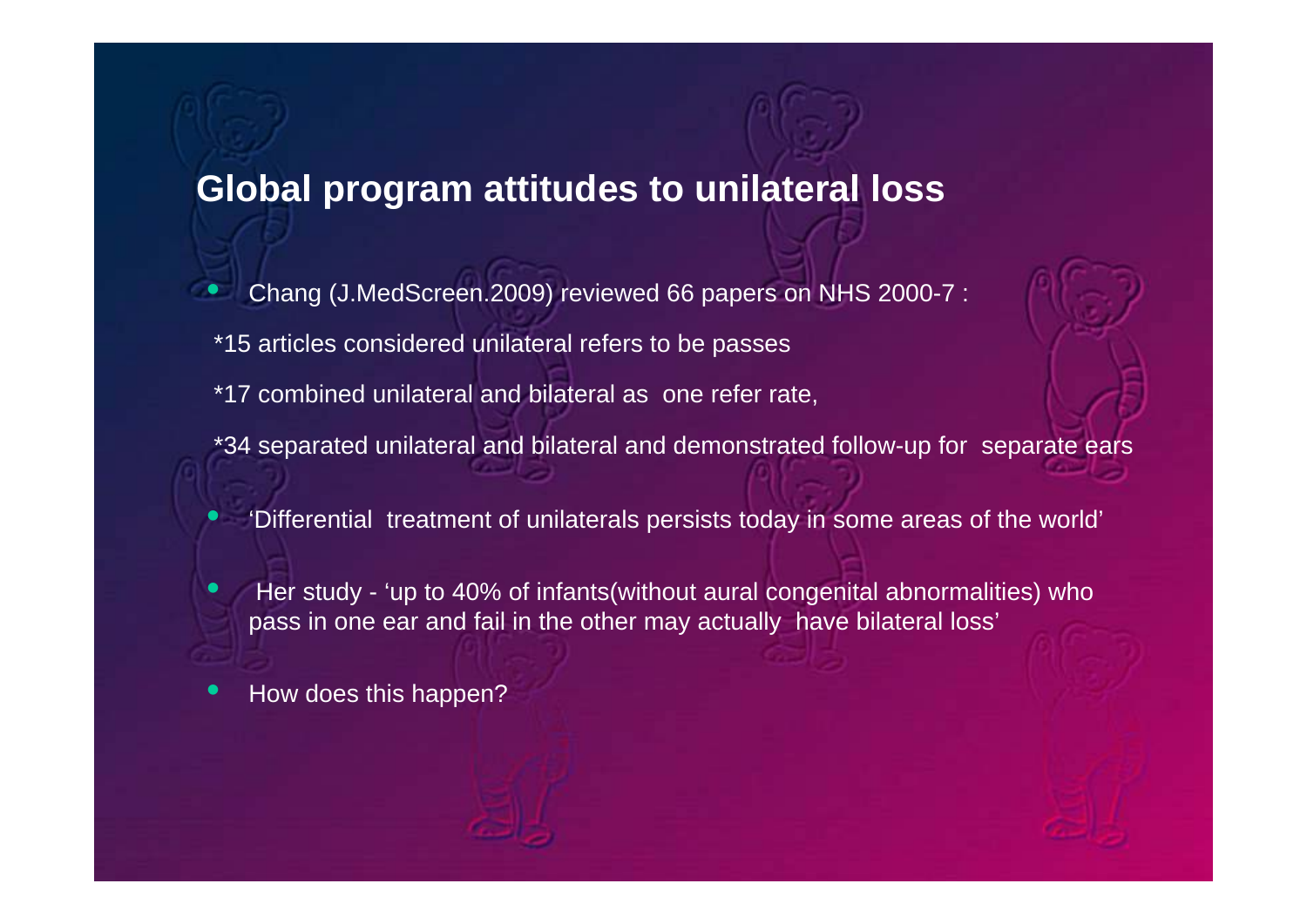## **SWISH - AABR screening trade offs**

#### Intensity \*

ALGO Template is patterned on responses of infants with thresholds of 0-15dB (i.e.softer than 35db presentation level)

• AABR is a *supra-threshold* response.

• An infant with a loss of 25dB will refer, because this will alter the height and length of wave peaks : response won't match the template.

\* Taken from Natus Clinical Series No.3



#### **Frequency**

Broadband signal, like a piano chord(700- 5Khz).One or some of the frequencies *might be missing,* but this can be masked by strength of peak signal in a different part of the spectrum, producing a pass.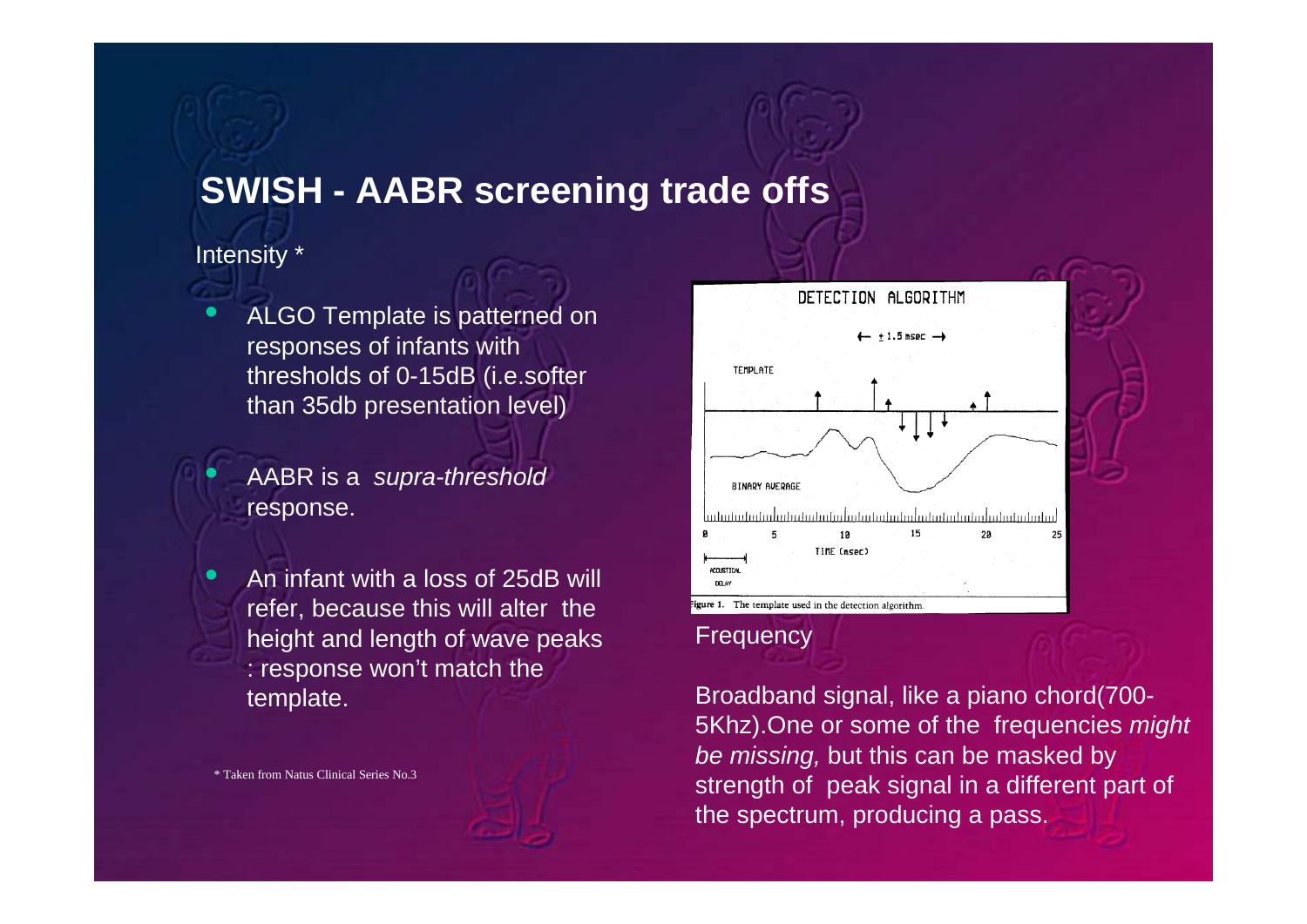- SWISH Program began late 2002, now screens 98,000 births per year, over 1/3 of total Australian births.
- Diagnostic referrals shared by 4 clinics (Referral rate  $~10.8\%$ ).
- CHW break-up for 2010-11 was 108 bilateral refers,101 unilateral, 88 'direct'.
- CHW unilaterals BIASED towards sicker, higher needs, high risk infants(access to paeds/SW/ENT/Imaging etc)
- JPAC takes low risk (in theory)Western Sydney unilateral overflow of another 104 unilaterals.

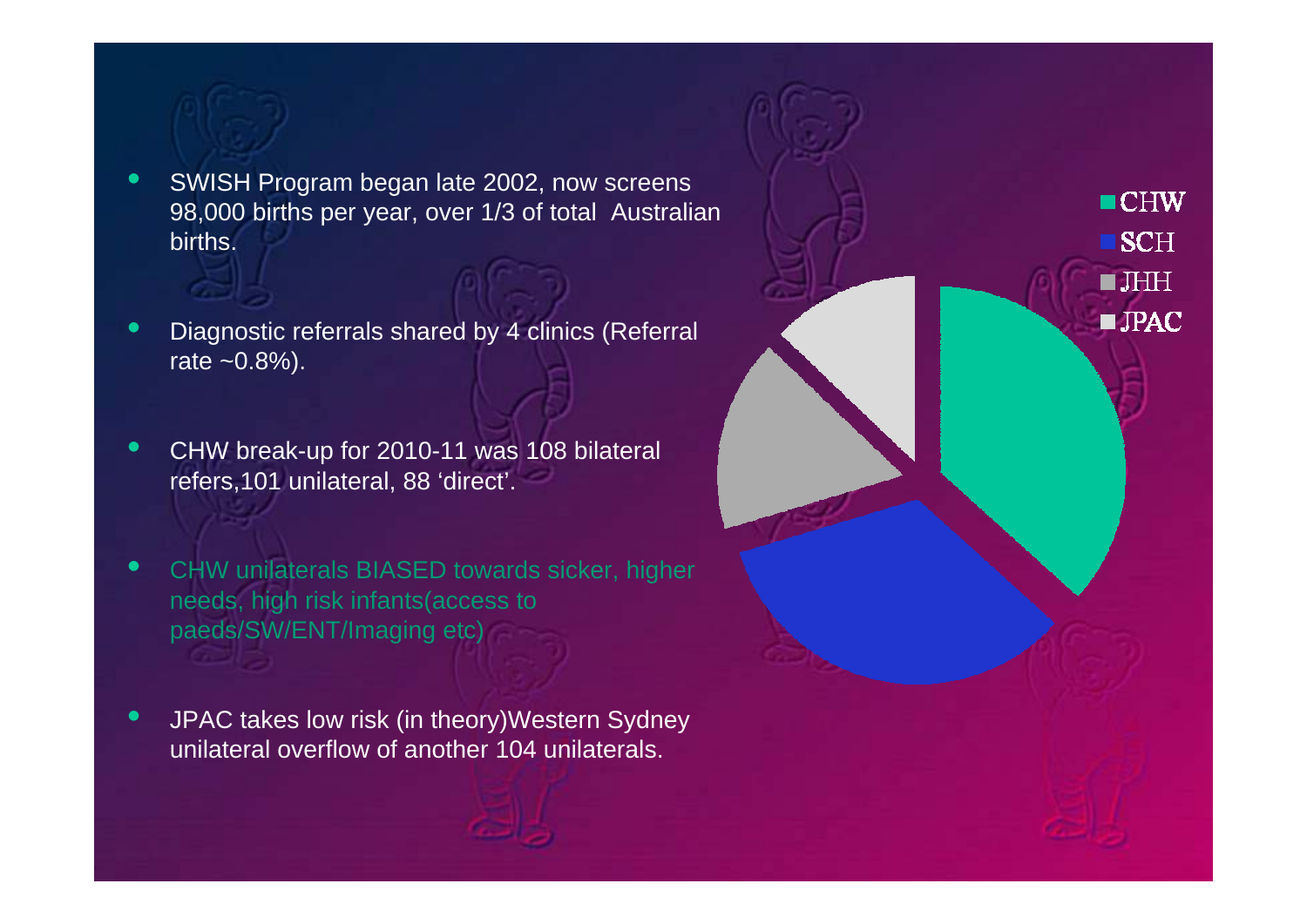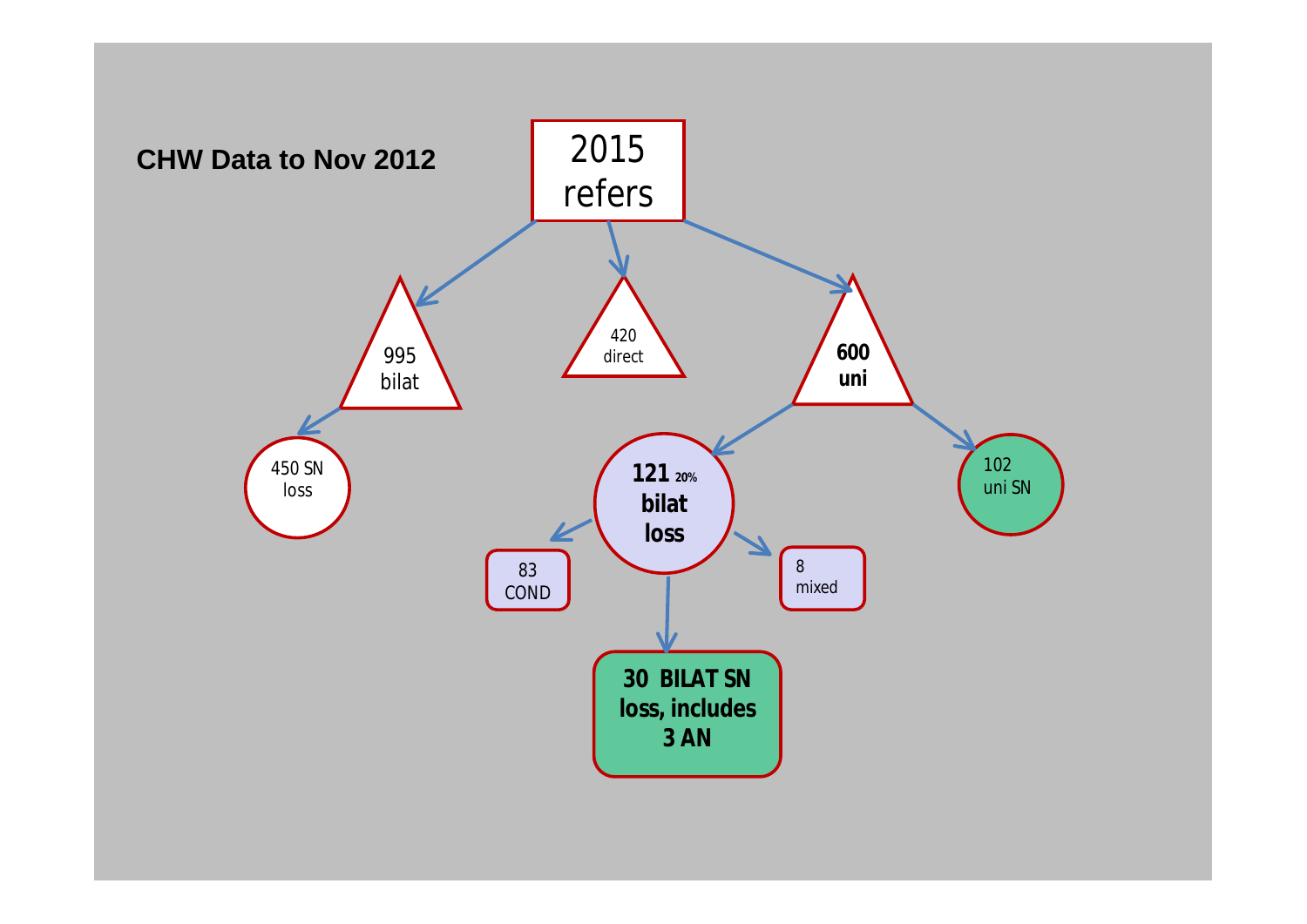## **Bilateral loss from unilateral refer**

Conductive S/N loss **Mixed**  $\blacksquare$  AN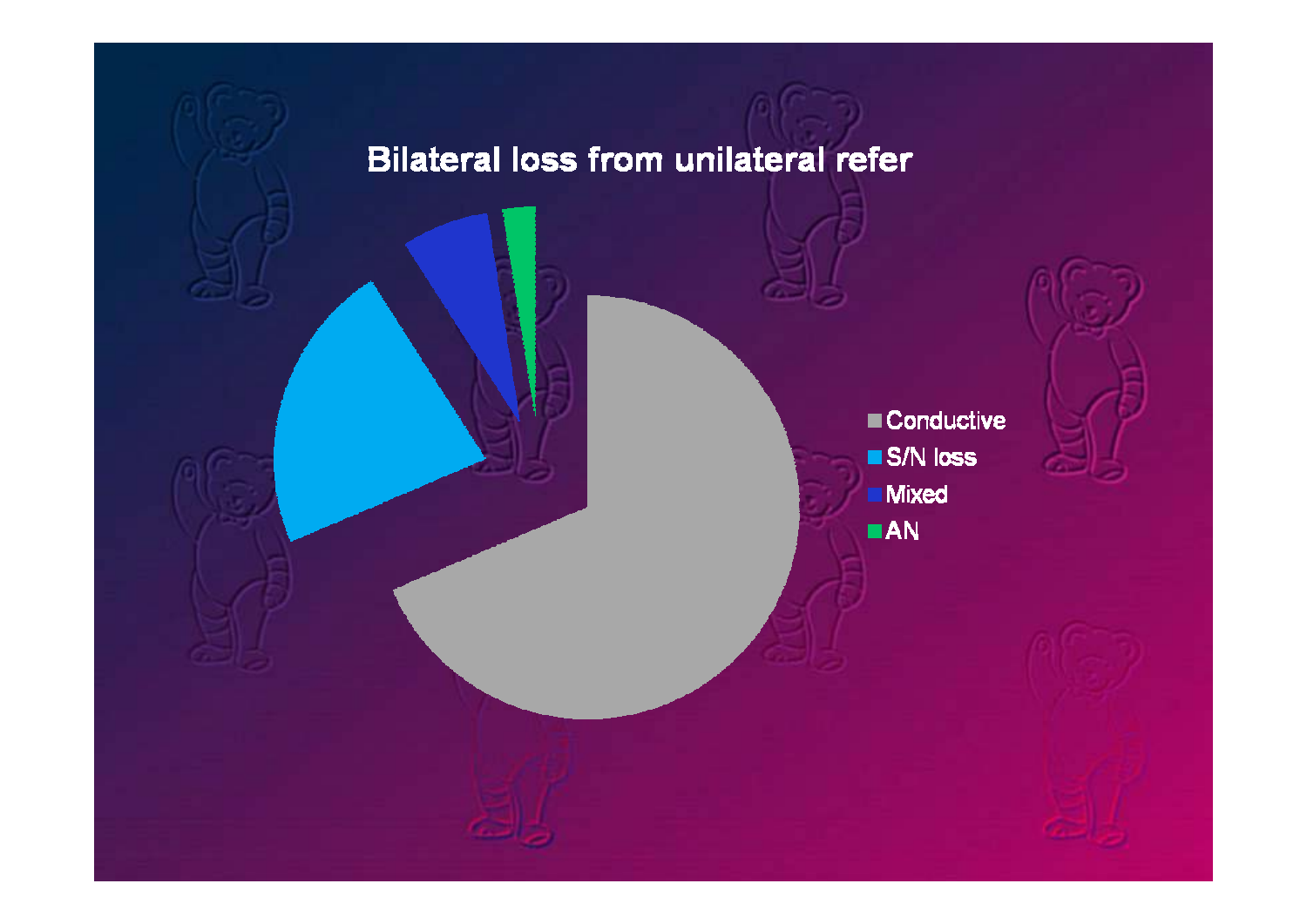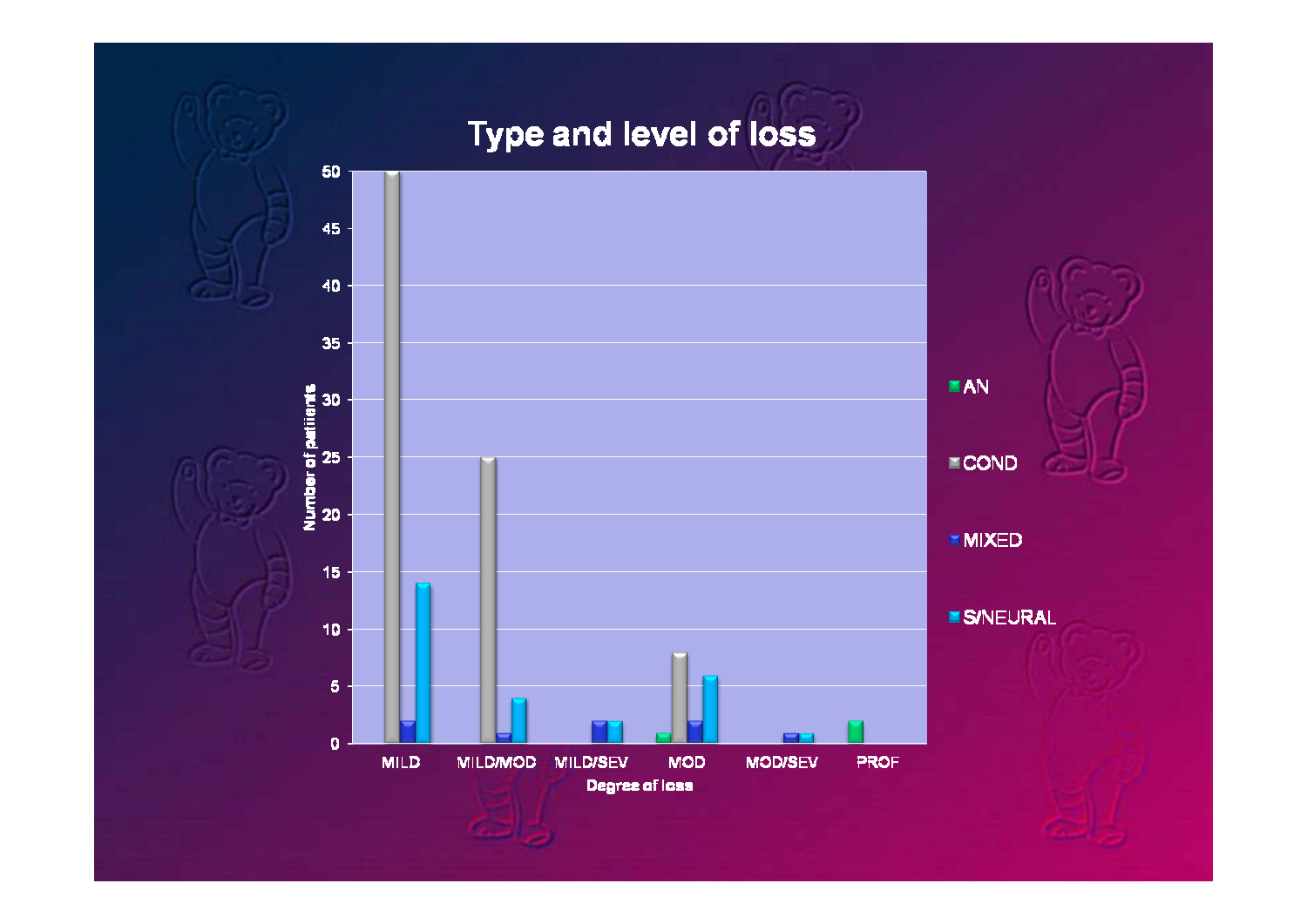| <b>Risk factor for 83</b><br>conductive | <b>Number</b><br>(not exclusive) |
|-----------------------------------------|----------------------------------|
| <b>Craniofacial(mainly cleft)</b>       | 33                               |
| <b>NIL</b>                              | 23                               |
| <b>NICU</b>                             | 12                               |
| <b>Down Syndrome</b>                    | 9                                |
| <b>Prematurity</b>                      | 8                                |
| <b>Family history</b>                   | 4                                |
| <b>Achondroplasia</b>                   | 1                                |
| <b>Spina Bifida</b>                     | 1                                |
| <b>Cardiac anomalies</b>                | 1                                |
| <b>Bilat.stenotic canals</b>            |                                  |

#### **CONDUCTIVE LOSS**

- Comprise 70% of unilateral refer to bilateral losses
- Almost all transient, monitored via Cleft Palate Clinic, including 7/8 of the moderate losses
- Only 1 moderate loss fitted-stenotic canals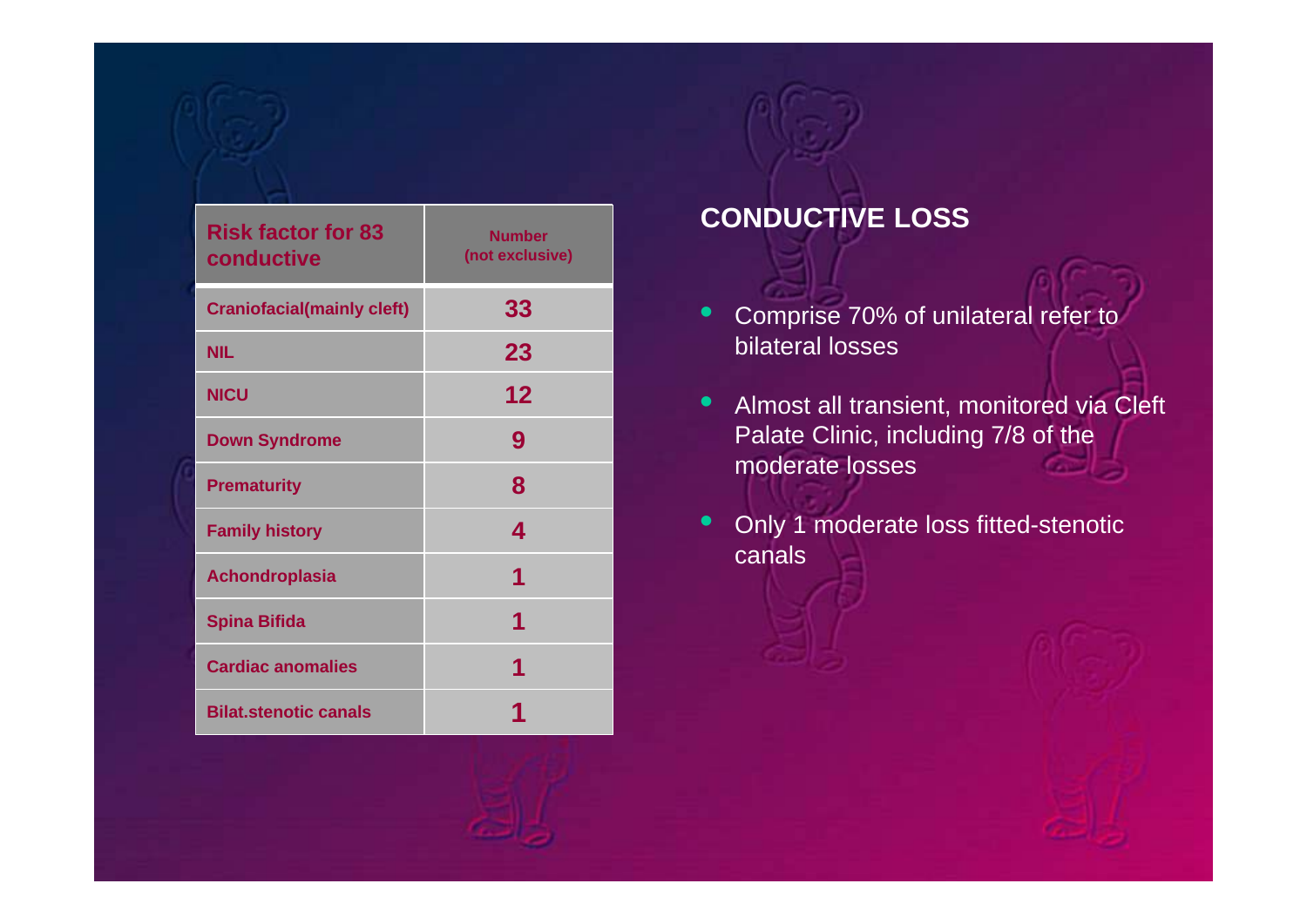| <b>Risk factors for 8</b><br>mixed loss | <b>Number</b><br>(not exclusive) |  |  |  |
|-----------------------------------------|----------------------------------|--|--|--|
| Nil                                     | 1                                |  |  |  |
| <b>NICU placement</b>                   | 3                                |  |  |  |
| <b>CFA</b>                              | $\mathbf{2}$                     |  |  |  |
| <b>CMV</b>                              | 1                                |  |  |  |
| <b>Family Thalassemia</b>               | 1                                |  |  |  |
| <b>Hypothyroid</b>                      | 1                                |  |  |  |
| <b>Premature</b>                        | 1                                |  |  |  |
| <b>Jaundice</b>                         | $\mathbf{2}$                     |  |  |  |
| <b>Talipes(foot deform.)</b>            | 1                                |  |  |  |

## **MIXED LOSS**

• 3 were fitted binaurally with hearing aids

• 5 were monitored with tympanometry, OAE and later VROA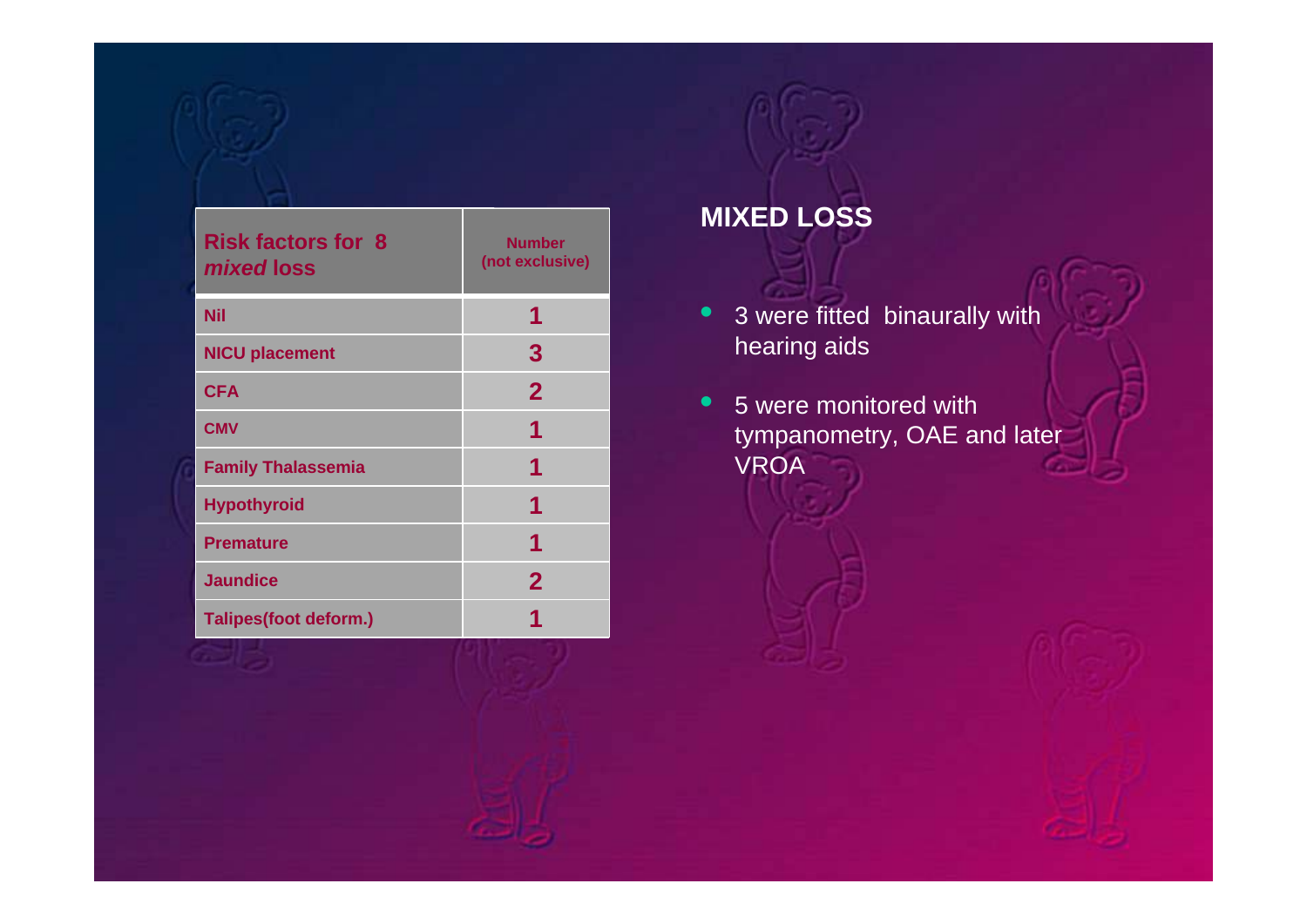## **Infant 1: mixed**

- Pass left ear/refer right ear
- Type A's both ears
- Absent OAE's
	- Multiple congenital abnormality
- **•** Fitted bilaterally with hearing aids

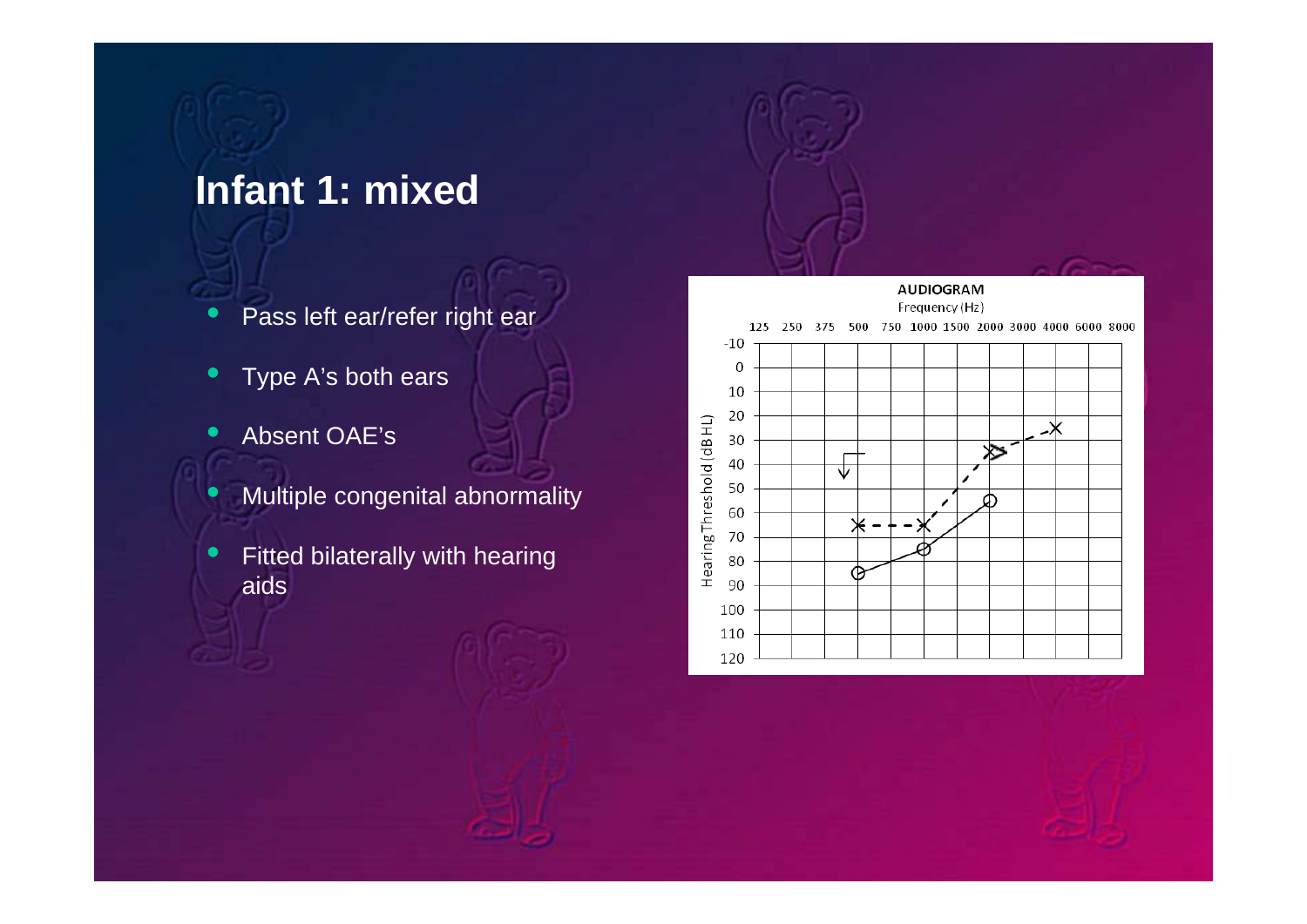| <b>Risk factors for 27</b><br>sensori-neurals | <b>Number</b><br>(not exclusive) |  |  |  |
|-----------------------------------------------|----------------------------------|--|--|--|
| <b>Nil</b>                                    | 8                                |  |  |  |
| <b>NICU placement</b>                         | 11                               |  |  |  |
| <b>Connexin</b>                               | $\overline{2}$                   |  |  |  |
| <b>Dysmorphic</b>                             | $\overline{2}$                   |  |  |  |
| <b>Family History</b>                         | $\overline{2}$                   |  |  |  |
| <b>Large Vestibular Aqueduct</b>              | $\overline{2}$                   |  |  |  |
| <b>Premature</b>                              | 1                                |  |  |  |
| <b>CHARGE</b>                                 | 1                                |  |  |  |
| <b>Pierre Robin</b>                           | 1                                |  |  |  |
| <b>Twin</b>                                   | 1                                |  |  |  |
| <b>Dysplasia</b>                              | 1                                |  |  |  |
| <b>Hypothyroid</b>                            | 1                                |  |  |  |
| <b>Jaundice</b>                               |                                  |  |  |  |
| <b>Stickler</b>                               |                                  |  |  |  |

#### **SENSORINEURAL LOSS**

- Comprises 6% of total binaural SN loss detected, 5% of total unilateral refers
- 19 fitted bilaterally with hearing aids (70%)
- 7 not very mild/borderline
- <sup>o</sup> 1 lost to follow-up at Australian **Hearing**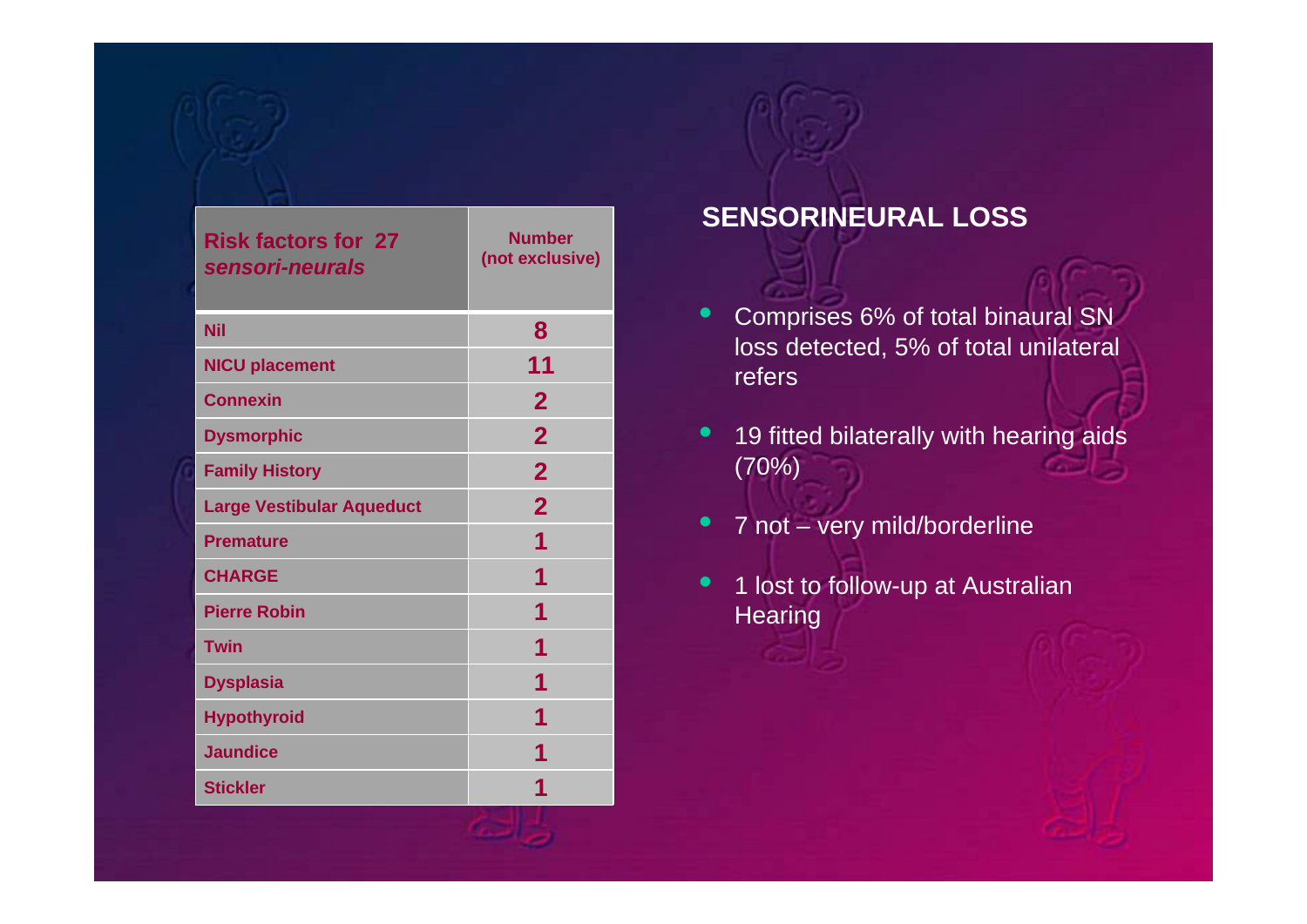# **Infant 2 :Sensorineural**

- Pass right ear/refer left ear
- Type A's both ears
- Nogo bone conduction Emissions absent both ears
- Risk factors ++ prem/VSD/Dysmorphic
- **•** Fitted bilaterally with hearing aids

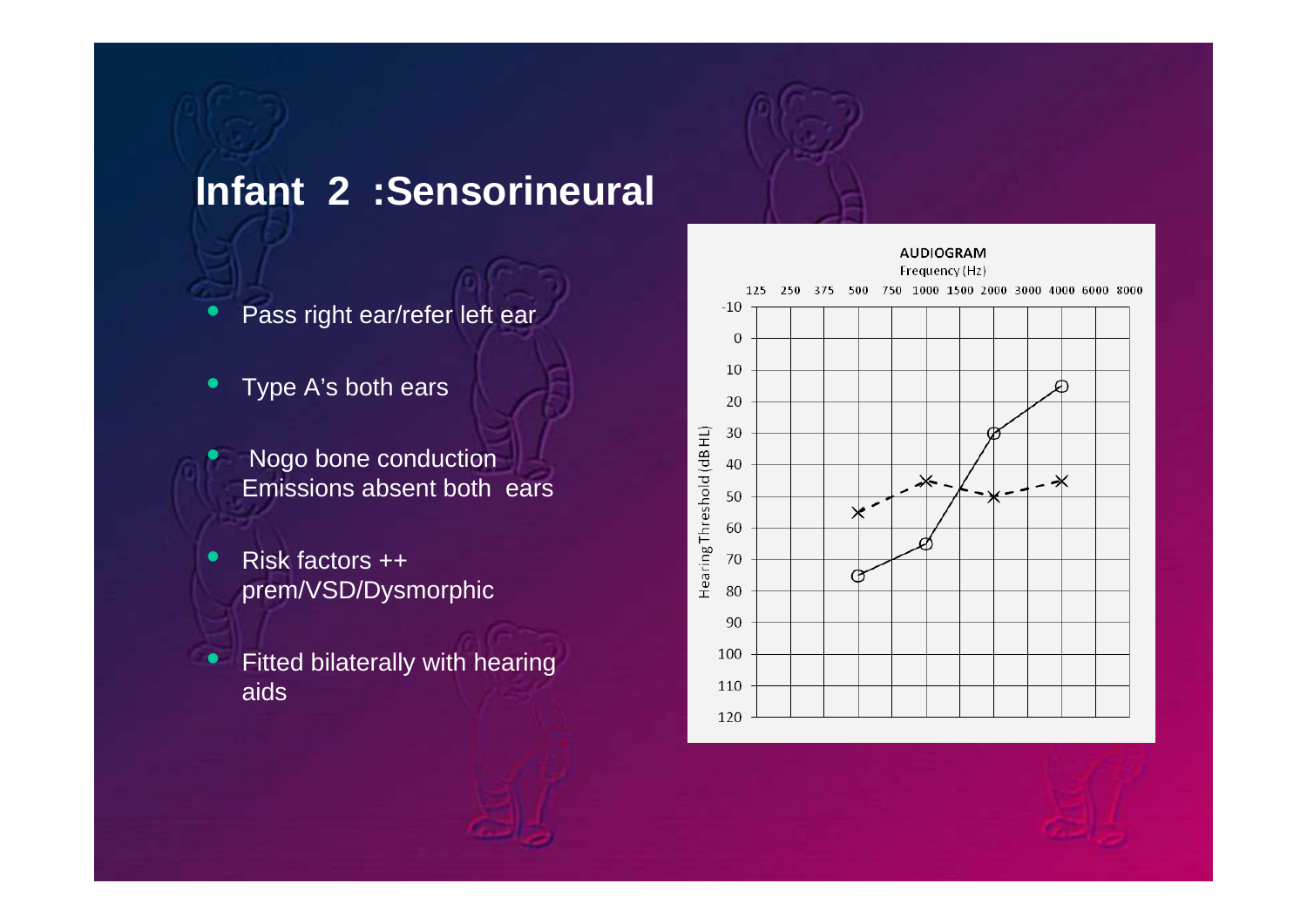# **Infant 3 :Sensorineural**

- Pass right ear /refer left ear
- Type A's both ears
	- Emissions absent both ears
	- No known cause query respiratory distress but not confirmed
- **•** Fitted bilaterally with hearing aids

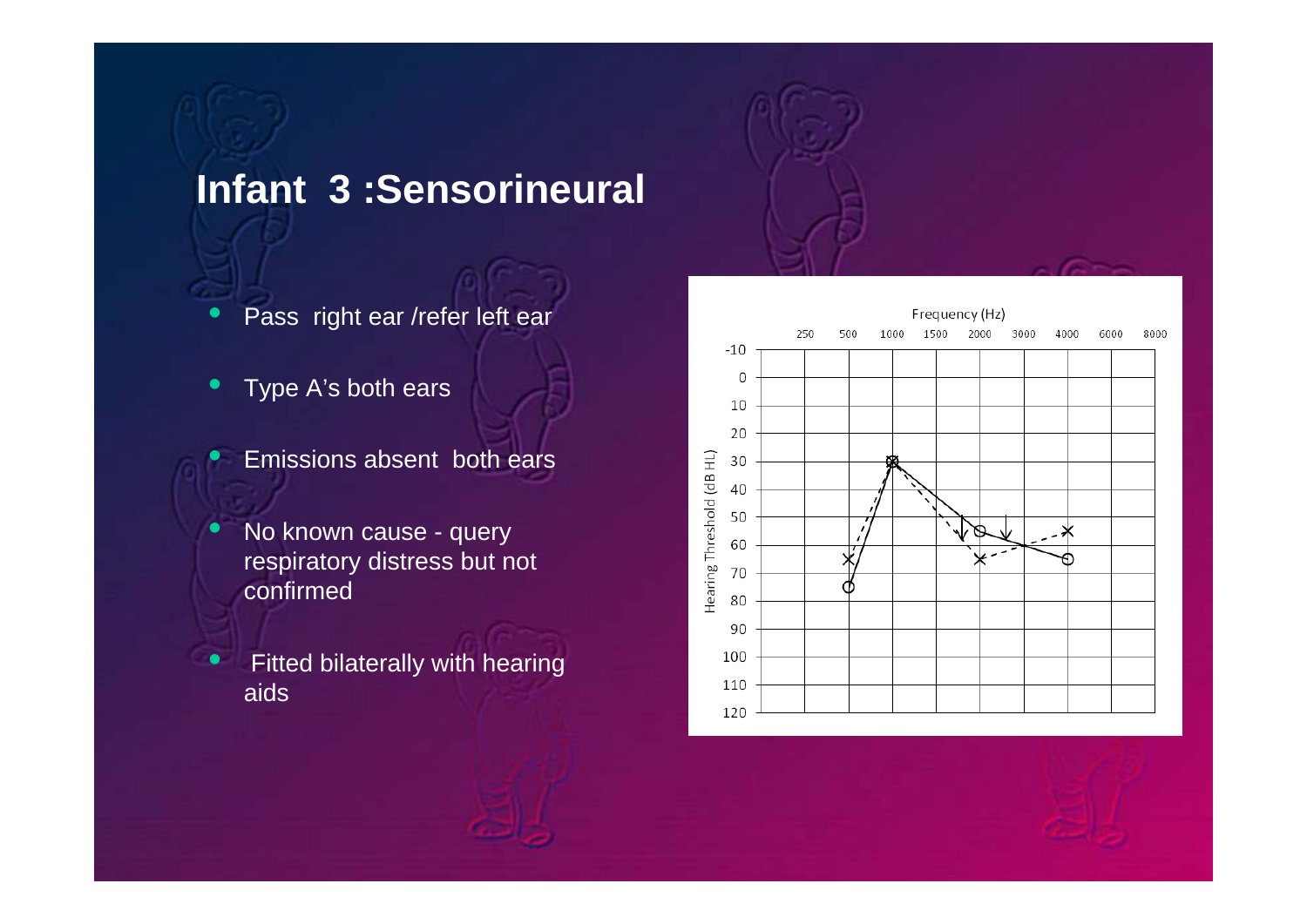# **Case Study : Infant 4**



#### • Pass right ear /refer left ear

- Normal tymps
- Absent emissions
- No risk factors, sister has syndrome but no hearing loss
- Fitted bilaterally with hearing aids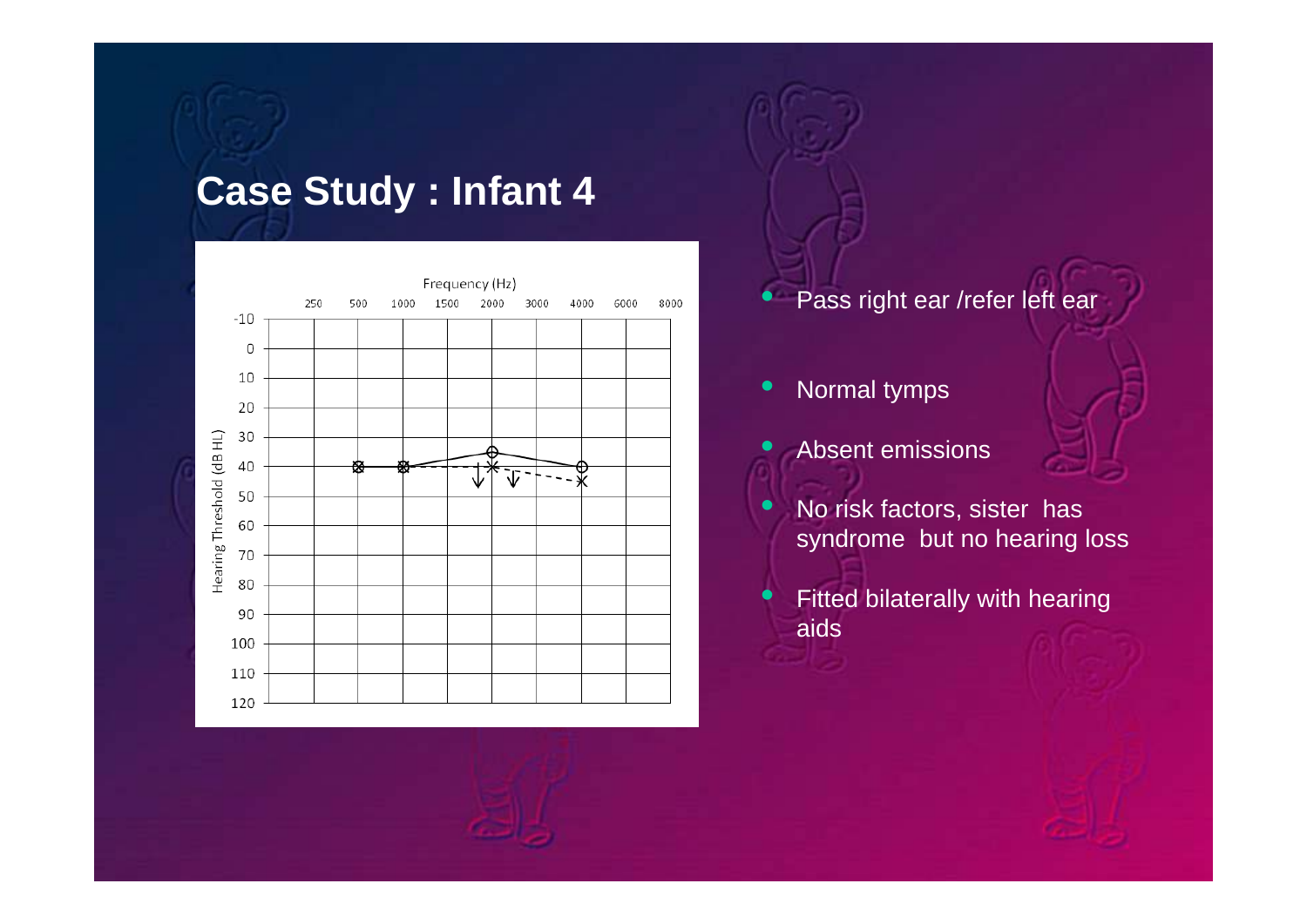## **Psycho-social impact of detection of bilateral loss**

#### **First child** This child

- 2 year old sister also patient at **CHW**
- Heart surgery soon after birth –NICU/PICU, ongoing learning and cleft issues
	- We diagnosed bilateral conductive at birth ABR.Tubes during cleft surgery
	- So not concerned- imagined this referral also due to transient unilateral conductive
- Felt 'safe' coming to CHW

- Bilateral permanent loss signalled loss of idealised second child and arrival of new set of issues
- 'already gone through a lot'
- Intense initial phone counselling by our Social Worker, then regular calls for 6 months.
- GP also arranged local counselling.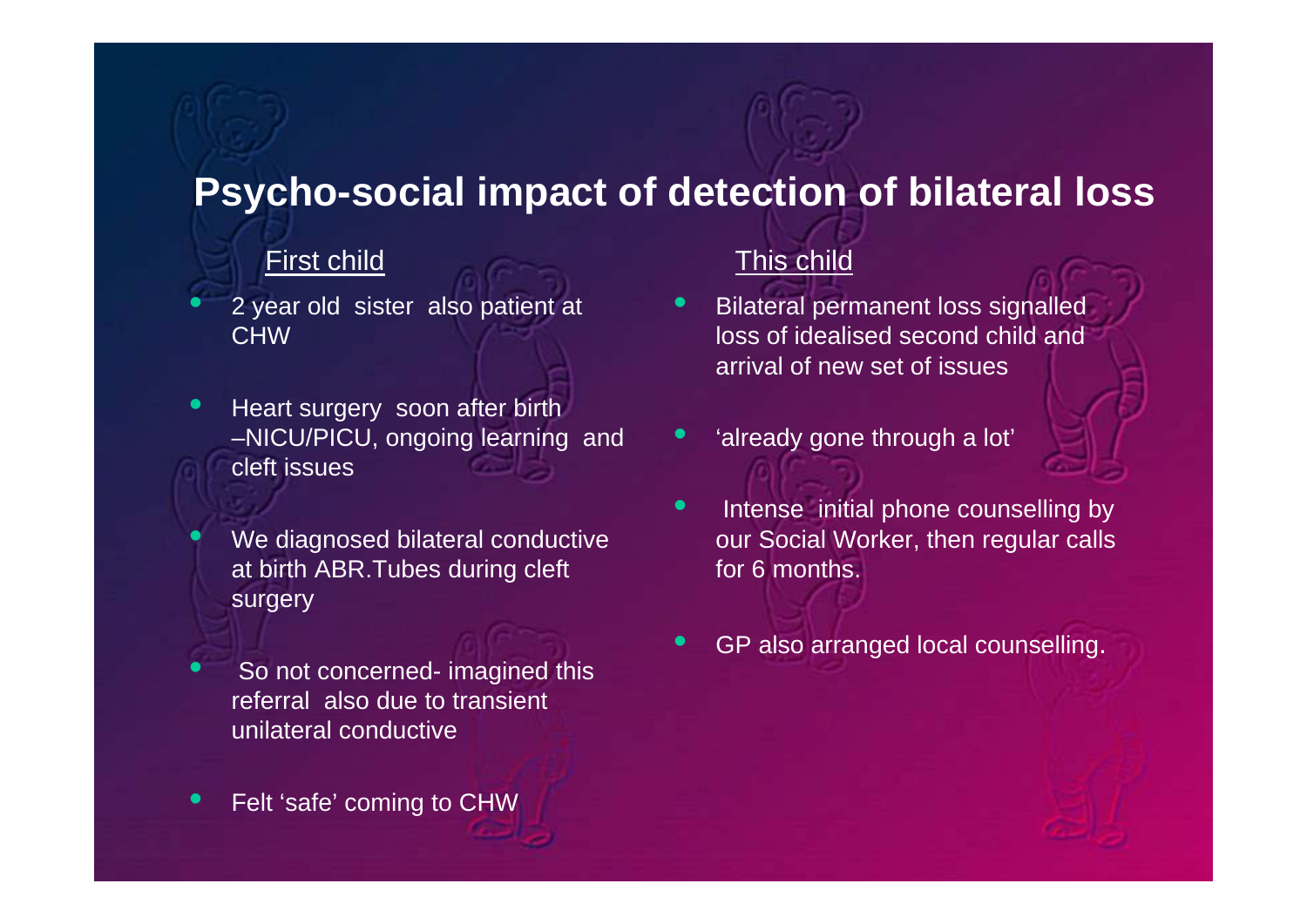# **How do bilateral AN's get through?**

|                         | <b>Patient</b>  | Ear            | <b>AABR</b> | T.             | $\overline{O}$ | 0.5            | 1K              | 2K           | 4K   | <b>CM</b><br><b>Rev</b> | <b>HA</b><br>CI | <b>Risk</b><br><b>factors</b>              |
|-------------------------|-----------------|----------------|-------------|----------------|----------------|----------------|-----------------|--------------|------|-------------------------|-----------------|--------------------------------------------|
| $\overline{\mathbf{1}}$ |                 | $\overline{R}$ | refer       | $\overline{A}$ | Abs            | $\equiv$       | nr85            | nr85         | nr85 | yes                     | yes             | 28/40, NICU, PD<br>A                       |
|                         |                 | L              | <b>PASS</b> | $\overline{A}$ | Abs            | $\blacksquare$ | nR <sub>5</sub> | nr85         | nr85 | yes                     | yes             |                                            |
|                         |                 |                |             |                | صاحبت          |                |                 |              |      |                         |                 | المسالحات                                  |
|                         | $\overline{2}$  | $\overline{R}$ | refer       | $\overline{A}$ | <b>Pres</b>    | $\sim$         | nr85            | nr85         | nr85 | yes                     | yes             | Jaundice,<br>hypothyroid                   |
|                         |                 | L              | <b>PASS</b> | $\overline{A}$ | <b>Pres</b>    | Click 15       | 35              | 45           | 55   | yes                     | yes             |                                            |
|                         | <b>COMPUTER</b> |                |             |                |                |                |                 | <b>Stand</b> |      |                         |                 |                                            |
|                         | $\overline{3}$  | $\overline{R}$ | <b>PASS</b> | $\overline{A}$ | Abs            | 60             | 45              | 55           | 65   | yes                     | yes             | 29/40, twin<br>PDA, Chroic lung<br>disease |
|                         |                 | L              | refer       | $\overline{A}$ | Abs            | 60             | 45              | 55           | 65   | yes                     | yes             |                                            |
|                         |                 |                |             |                |                |                |                 |              |      |                         |                 |                                            |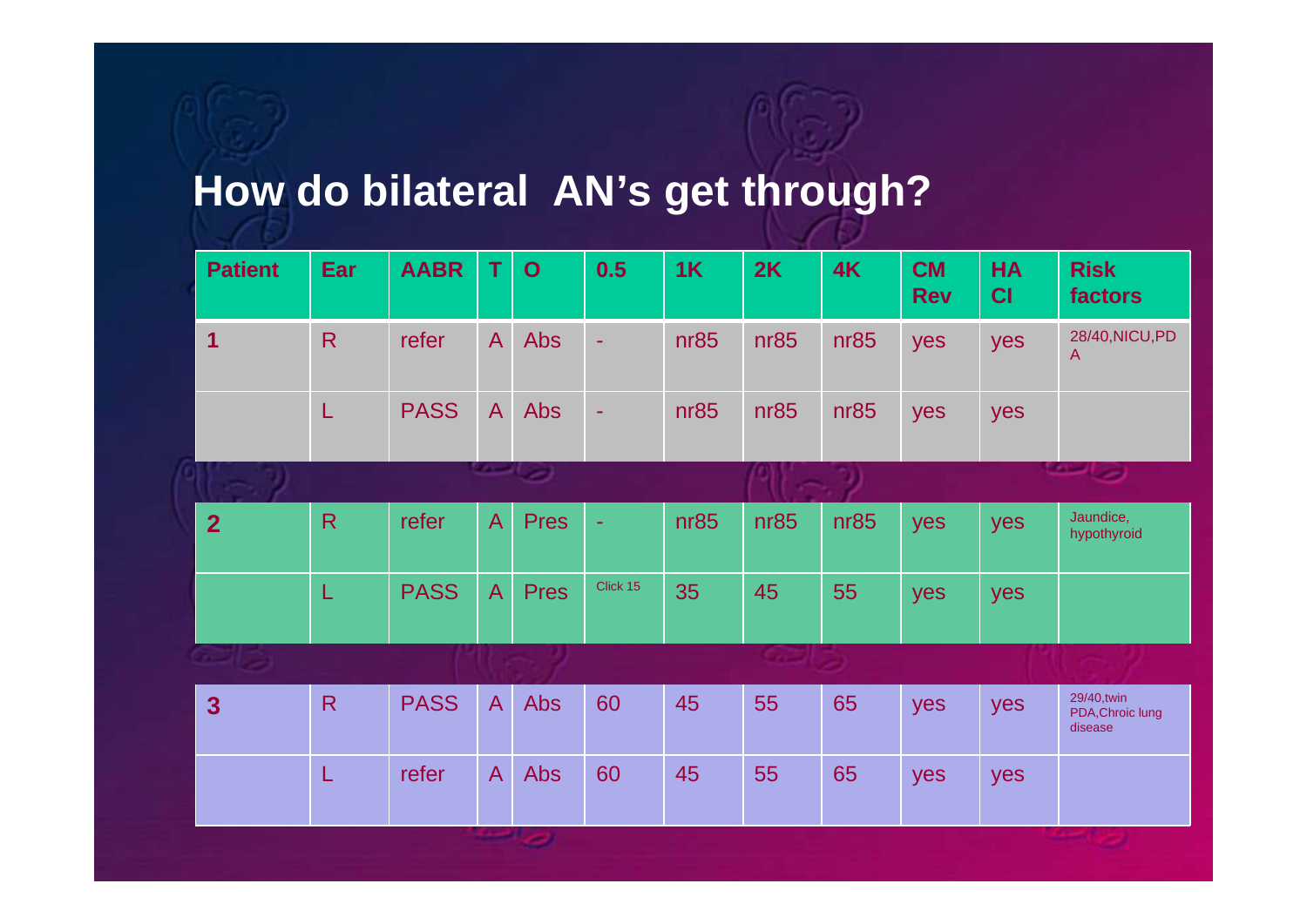# **Conclusions**

- Not alarming, but surprising
- Large percentage of risk factors unexpected
- Needs to be an awareness both at screening and diagnostic level that 1:5 of our unilateral refers will reveal a bilateral loss
- 1:20 will be bilateral PHL
	- Recognition of impact on family, even if conductive : results vs expectation
- Require similar levels of psychosocial and medical after care/ investigation as bilaterals, including genetics/parent to parent